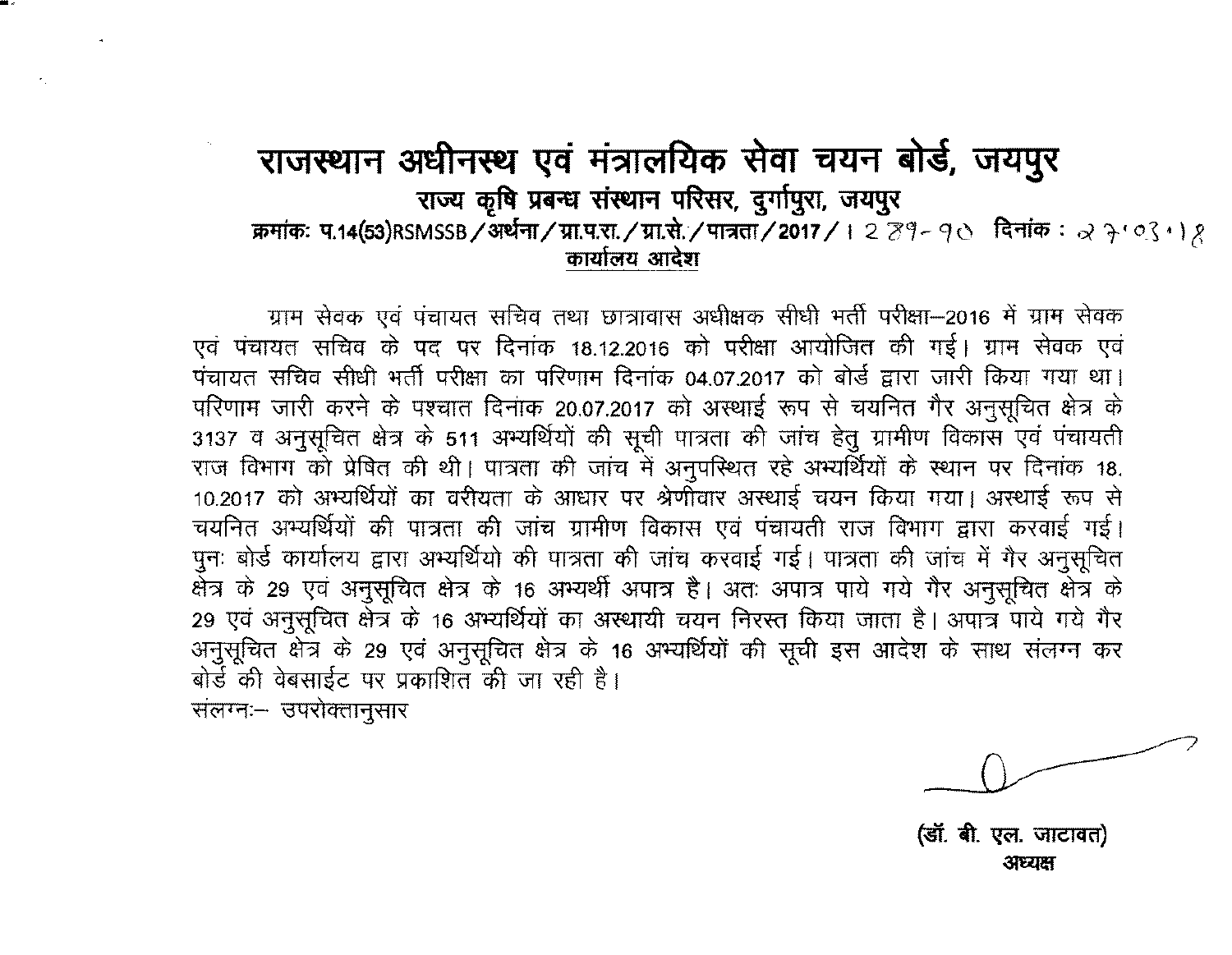| LIST OF INELIGIBLE CANDIDATES (ineligible NTSP) |              |              |                                 |                           |                           |  |                                                                                                                 |                |                   |     |                                                                                |
|-------------------------------------------------|--------------|--------------|---------------------------------|---------------------------|---------------------------|--|-----------------------------------------------------------------------------------------------------------------|----------------|-------------------|-----|--------------------------------------------------------------------------------|
|                                                 |              |              |                                 |                           | $\blacktriangleright$ bon |  | $\left  \cdot \right $ can $\left  \cdot \right $ final cat $\left  \cdot \right $ HORIZ $\left  \cdot \right $ |                | CATSEL CATSEL2    |     | <b>REMARKABLE PROPERTY OF BUILDING COMPANY</b><br><b>The State of Contract</b> |
|                                                 |              |              |                                 |                           |                           |  |                                                                                                                 |                |                   |     | QUALIFICATION AND COMPUTER SKILL RELATED                                       |
|                                                 |              |              |                                 |                           |                           |  |                                                                                                                 |                |                   |     | DOCUMENTES ARE NOT ATTACHED WITH DETAILED                                      |
| -1                                              | 644          |              | 290176 RAVINA LATA              | İSANJAY KUMAR LATA        | 15-01-1994 Female         |  | GEN                                                                                                             |                | <b>GEN_FEMALE</b> |     | <b>APPLICATION FORM</b>                                                        |
|                                                 |              |              |                                 |                           |                           |  |                                                                                                                 |                |                   |     | DCA FROM NATIONAL PROFESSIONAL KOTA IS NOT                                     |
|                                                 | 676          |              | 380504 SHYAM KISHOR SHARMA      | JAGDISH SHARMA            | 06-02-1993 Male           |  | GEN                                                                                                             |                | GEN               |     | VALID                                                                          |
|                                                 |              |              |                                 |                           |                           |  |                                                                                                                 |                |                   |     | DETAILED APPLICATION FORM IS NOT SUBMITTED.                                    |
|                                                 | 867          |              | 460944 SHYAROOKH KHAN           | <b>BABU MIYAN</b>         | 01-11-1992 Male           |  | GEN                                                                                                             |                | <b>GEN</b>        |     | ALREADY WORKING AS A JR, ACCT. IN TONK                                         |
| 4.                                              | 959          | 367153 KAPIL |                                 | RAMESHWAR LAL             | 08-07-1993 Male           |  | іовс                                                                                                            |                | lgen              |     | B.TECH IN CS 01-12-2016 AFTER LAST DATE                                        |
|                                                 | 973          |              | 489483 HARI KISHAN BISHNOI      | <b>SHOBHA RAM BISHNOI</b> | 13-01-1994 Male           |  | OBC                                                                                                             |                | GEN               |     | RSCIT 06-06-2017                                                               |
|                                                 |              |              |                                 |                           |                           |  |                                                                                                                 |                |                   |     | DIPLOMA IN COMPUTER ASSEMBLING & NETWORKING                                    |
|                                                 |              |              |                                 |                           |                           |  |                                                                                                                 |                |                   |     | FROM G.T. IS NOT VALID, RSCIT 06-06-2017                                       |
| -61                                             | 1438         |              | 341887 JAI SINGH                | RAM PRASHAD SINGH         | 18-07-1983 Male           |  | OBC                                                                                                             |                | İGEN              |     |                                                                                |
| -71                                             | 1441         |              | 423502 RAJENDRA KHADAV          | <b>CHOTU RAM KHADAV</b>   | 15-11-1992 Male           |  | OBC                                                                                                             |                | GEN               |     | RSCIT 06-06-2017                                                               |
| 81                                              | 1497         |              | 432531 JAGDISH SINGH            | <b>JALAM SINGH</b>        | 14-06-1988 Male           |  | GEN                                                                                                             |                | GEN               |     | DCA FROM NICE IS NOT VALID                                                     |
| 9                                               | 1902         |              | 464959 RAJESH KUMAR             | <b>GOVIND RAM</b>         | 01-08-1989 Male           |  | <b>OBC</b>                                                                                                      |                | OBC               |     | DCA FROM DATA SOFT., JAMMU IS NOT VALID                                        |
|                                                 |              |              |                                 |                           |                           |  |                                                                                                                 |                |                   |     | DCA FROM NATIONAL PROFESSIONAL KOTA IS NOT                                     |
| 10                                              | 2556         |              | 462945 RAMLAKHAN MEENA          | SHANKAR LAL MEENA         | 03-04-1993 Male           |  | ST                                                                                                              |                | ls T              |     | VALID                                                                          |
| 11                                              | 3352         |              | 126432 SUKANT SHARMA            | <b>VUAY SHARMA</b>        | 20-08-1988 Male           |  | GEN                                                                                                             | SP             | GEN               |     | SP CERTIFICATE IS NOT VALID                                                    |
| 12 <sub>1</sub>                                 | 3524         |              | 399216 ASHISH KUMAR             | <b>GORAKHA RAM</b>        | 02-02-1992 Male           |  | ОВС                                                                                                             | PH[B/LV]       | OBC               |     | REJECTED DUE TO 100% BLINDNESS                                                 |
|                                                 |              |              |                                 |                           |                           |  |                                                                                                                 |                |                   |     | B.TECH IN EC 2015, RSCIT 01-06-2013 BUT APPLICANT                              |
|                                                 |              |              |                                 |                           |                           |  |                                                                                                                 |                |                   |     | SCORING MARKS IS LESS THEN GEN. MALE CUT OFF                                   |
| 33                                              | 3589         |              | 502620 VIJAY SINGH              | <b>RAMAVATAR</b>          | 05-08-1994 Male           |  | GEN                                                                                                             |                | <b>GEN FEMALE</b> |     | MARKS AS APPLID FEMALE                                                         |
|                                                 |              |              |                                 |                           |                           |  |                                                                                                                 |                |                   |     | DOAP COURSE 07-10-2010 FROM SINGHANIA                                          |
| 34                                              | 3712         |              | 125039 RAJ KANWAR               | HANUMAN SINGH SHEKHAWAT   | 26-10-1989 Female         |  | GEN                                                                                                             |                | <b>GEN_FEMALE</b> |     | UNIVERSITY IS NOT VALID                                                        |
|                                                 |              |              |                                 |                           |                           |  |                                                                                                                 |                |                   |     | DIPLOMA IN COMPUTER TEACHER TRAINNG FROM RSS                                   |
|                                                 |              |              |                                 |                           |                           |  |                                                                                                                 |                |                   |     | ABHIYAN 14-05-2012 IS NOT VALID, RSCIT 05-08-2017                              |
| -151                                            | 3861         |              | 503496 YOGYTA SHARMA            | CHHAVIMUKAND SHARMA       | 05-11-1991 Female         |  | GEN                                                                                                             |                | <b>GEN_FEMALE</b> |     |                                                                                |
|                                                 |              |              | 392228 RATAN LAL                | RAM KUMAR                 | 09-10-1991 Male           |  | <b>SBC</b>                                                                                                      | PHILD/CPI      | OBC               |     | RSCIT 08-04-2013 AND HANDICAPPED CERTIFICATE IS                                |
| 16<br>17                                        | 3932<br>4347 |              | 450731 PRAGYA MOTWAN!           | Mohan lai Motwani         | 08-02-1988 Female         |  | GEN                                                                                                             |                | GEN_FEMALE        |     | NOT ACCORDING TO ADVERTISEMENT<br>COMPUTER QUALIFICATION NOT VALID             |
|                                                 |              |              |                                 |                           |                           |  |                                                                                                                 |                |                   |     | APLICANT IS HANDICAPPED. HE CAN ONLY SELECT IN                                 |
|                                                 |              |              |                                 |                           |                           |  |                                                                                                                 |                |                   |     | HOSTAL SUP DENT AND CANDIDATE ALREADY                                          |
| 18                                              | 5462         |              | 466697 RAMKESH MALL             | <b>BHANWAR LAL</b>        | 15-07-1995 Male           |  | <b>OBC</b>                                                                                                      | PH[LD/CP]      | іовс              |     | SELECTED FOR HOSTAL SUPEDENT.                                                  |
|                                                 |              |              |                                 |                           |                           |  |                                                                                                                 |                |                   |     | APLICANT IS NOT HANDICAPPED BUT SELECTED IN                                    |
| 19                                              | 5476         |              | 161707 SHIV LAL YADAV           | PRABHU SINGH YADAV        | 01-07-1983 Male           |  | OBC                                                                                                             | PHILD/CPI  OBC |                   |     | SPECIAL CATEGORY.                                                              |
|                                                 |              |              |                                 |                           |                           |  |                                                                                                                 |                |                   |     | <b>HANDICAPPED CERTIFICATE IS NOT ACCORDING TO</b>                             |
| 20                                              | 5530         |              | 385533 MOHIT SINGH HADA         | TEJ SINGH HADA            | 22-01-1995 Male           |  | GEN                                                                                                             | PH[B/LV]       | GEN               |     | AOVERTISEMENT                                                                  |
|                                                 |              |              |                                 |                           |                           |  |                                                                                                                 |                |                   |     | RS CIT 30-04-16, HANDICAPPED CERTIFICATE IS NOT                                |
| 21                                              | 5838         |              | 235601 MUKESH KUMAR             | SURAJA RAM                | 01-09-1994 Male           |  | OBC                                                                                                             | PH[LD/CP]      | іовс              |     | ACCORDING TO ADVERTISEMENT.                                                    |
| 22                                              | 5844         |              | 155232 KARNAL SINGH MEENA       | KAPTAN SINGH MEENA        | 30-10-1995 Male           |  | ST                                                                                                              |                | ls۳               |     | RSCIT 05-08-17                                                                 |
|                                                 |              |              |                                 |                           |                           |  |                                                                                                                 |                |                   |     | RS CIT 01-06-13, HANDICAPPED CERTIFICATE IS NOT                                |
| 23                                              | 6325         |              | 274682 KULDEEP                  | <b>BANWARI</b>            | 16-04-1983 Male           |  | OBC.                                                                                                            | PHILD/CPI      | јовс              |     | ACCORDING TO ADVERTISEMENT.                                                    |
|                                                 |              |              |                                 |                           |                           |  |                                                                                                                 |                |                   |     | HANDICAPPED CERTIFICATE IS NOT ACCORDING TO                                    |
| 24                                              | 6406         |              | 207066 LALA RAM THALOR          | BHAGEERATH RAM JAT        | 25-07-1991 Male           |  | OBC                                                                                                             | PHILD/CP]      | іовс              |     | ADVERTISEMENT.                                                                 |
|                                                 |              |              |                                 |                           |                           |  |                                                                                                                 |                |                   |     | APPLICANT IS NOT HANDICAPPED WHILE SCORING IN                                  |
| 25                                              | 7569         |              | 392671 YATINDRA SINGH           | <b>VEERENDRA SINGH</b>    | 14-07-1993 Male           |  | GEN                                                                                                             |                | GEN               |     | HANDICAPPED CATEGORY.                                                          |
| 26                                              | 8294         |              | 392669 VIRENDRA SINGH SHEKHAWAT | SAYAR SINGH SHEKHAWAT     | 30-11-1993 Maie           |  | GEN                                                                                                             |                |                   | GEN | CANDIDATE HANDICAPPED IN ONE HAND                                              |
| 27                                              | 9473         |              | 466454 DINESH                   | MANGI LAL                 | 21-01-1995 Male           |  | OBC                                                                                                             |                |                   | OBC | CANDI9DATE HANDICAPPED 45% IN ONE HAND                                         |
|                                                 |              |              |                                 |                           |                           |  |                                                                                                                 |                |                   |     | RSCIT 19-05-17. Diploma in Office Management is not valid                      |
| 28)                                             | 10539        |              | 378818 MUKESH KUMAR             | SAGAR MAL                 | 06-04-1991 Male           |  | SC                                                                                                              |                |                   | SC  |                                                                                |
|                                                 |              |              |                                 |                           |                           |  | SAH                                                                                                             |                |                   |     | APPLY IN SAHRIYA BUT ACTUALI TSP AREA CANDIDATE                                |
| 29                                              | 144650       |              | 496413 BHARTI MEENA             | PANNA LAL MEENA           | 20-05-1992 Female         |  |                                                                                                                 |                | ISAH FEMALE       |     | <b>ISO NOT QUALIFIED</b>                                                       |

 $\sqrt{C}$ 

## DIRECT JOINT RECRUITMENT OF GRAM SEVAK AND HOSTEL SUPERINTENDENT-2016

 $\sim 10^{-1}$ 

 $\sim 10^{-1}$ 

 $\sim 10^{-1}$ 

GRAM SEV.